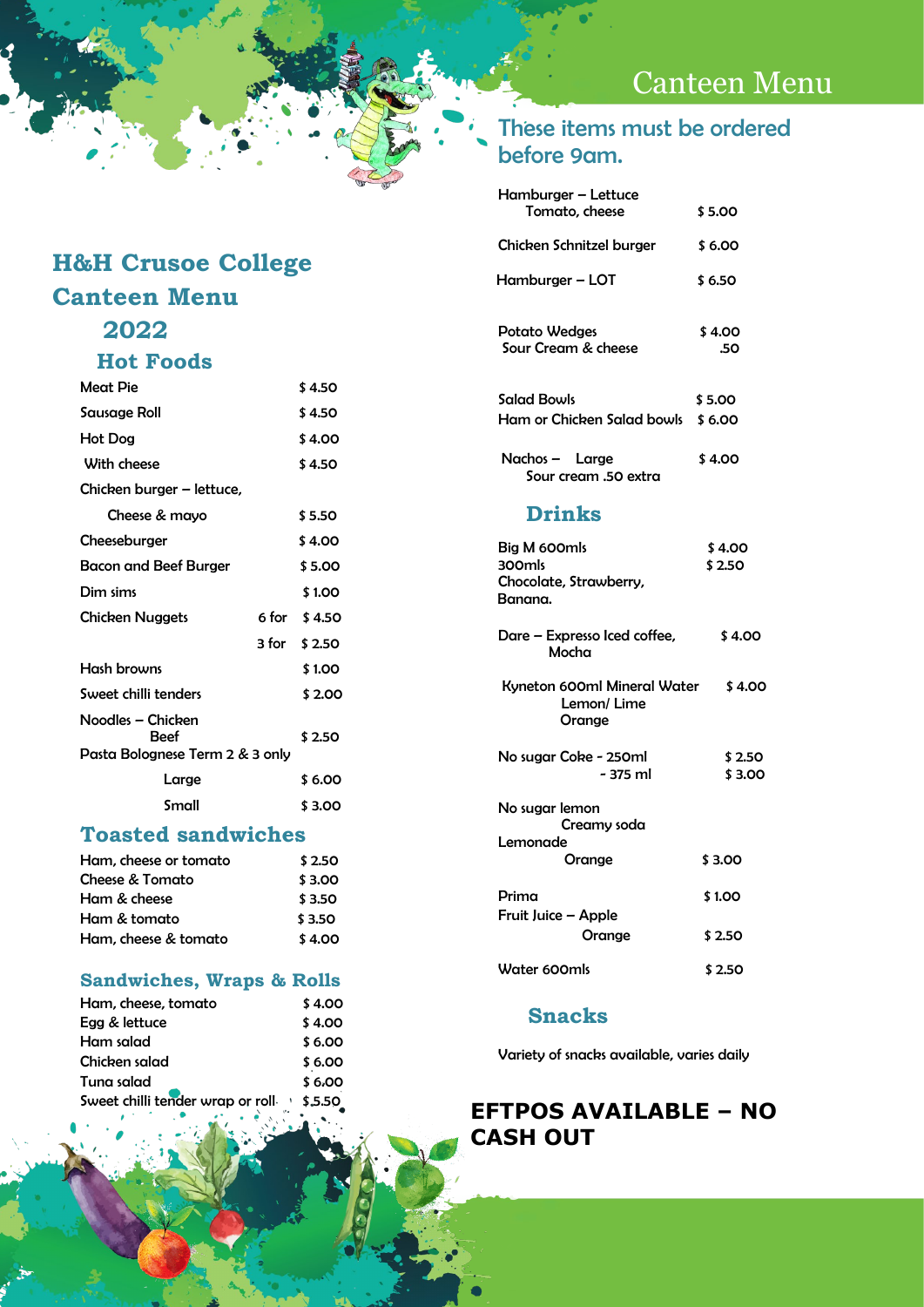## Canteen Menu

## Hot drinks

| With                                         |        |               |                                                                |                  |
|----------------------------------------------|--------|---------------|----------------------------------------------------------------|------------------|
| Toast<br>2 slices                            | \$1.50 |               | Bring your own clean cup and<br>we will take .50 off the price |                  |
| Cheese & Vegemite                            | \$2.50 | Milo          | Large<br>Small                                                 | \$2.50<br>\$1.50 |
| <b>Toasties</b><br>Cheese                    | \$1.50 | Chai Latte    | Large<br>Small                                                 | \$2.50<br>\$1.50 |
| <b>Breakfast Menu</b>                        |        | Mocha         | Large<br>Small                                                 | \$2.50<br>\$1.50 |
| Breakfast available<br>from $8.15 - 9.00$ am |        | Coffee        | Large<br>Small                                                 | \$2.50<br>\$1.50 |
|                                              |        | Tea           | Large<br>Small                                                 | \$2.50<br>\$1.50 |
|                                              |        | Hot chocolate | Large<br>Small                                                 | \$2.50<br>\$1.50 |

Vegemite, Honey, Jam

## **Crumpets**

With topping  $$1.50$ 

Cereal  $$ 2.50$ 

Ask what is available

| CANTEENS |  |
|----------|--|

Operating hours from

8.15am, Lunchtime &

Open after school in hot

Recess.

weather.